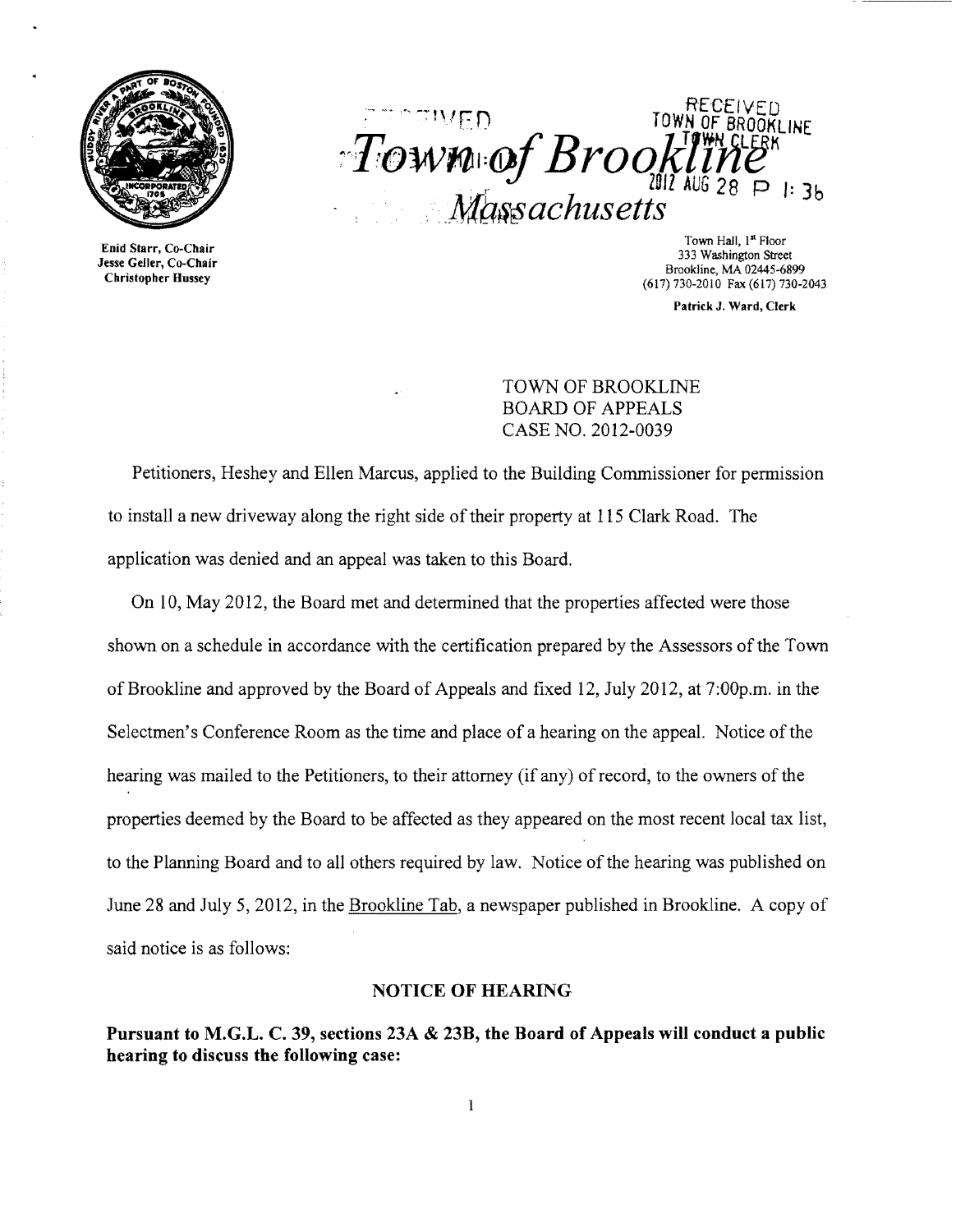Petitioner: MARCUS HESHEY & ELLEN Owner: MARCUS HESHEY & ELLEN Location of Premises: 115 CLARK RD Date of Hearing: July 12, 2012 Time of Hearing: 07:00 PM Place of Hearing: Selectmen's hearing room, 6<sup>th</sup> floor

A public hearing will be held for a variance and/or special permit from:

- 1. 5.43; Exceptions to Yard and Setback Regulations, special permit required.
- 2. 6.04.5.c.2; Design of All Off-Street Parking Facilities, variance required.
- 3. 6.04.12; Design of All Off-Street Parking Facilities, special permit required.
- 4. 8.02.2; Alteration or Extension, special permit required.
- 5. \*5.91; Minimum Useable Open Space, variance required.

Of the Zoning By-Law to install a new driveway along the right side of your house and abandon the existing driveway

### at 115 CLARK RD

Said premise located in a S-10 (Single Family) residential district.

*Hearings, once opened, may be continued by the Chair to a date and time certain. No further notice will be mailed to abutters or advertised in the TAB. Questions regarding whether a hearing has been continued, or the date and time of any hearing may be directed to the Zoning Administrator at* 617-734-2134 *or check meeting calendar at:http://calendars. town. brookline. ma. uslMaster Town Calandar! ?FormID=158.* 

*The Town of Brookline does not discriminate on the basis of disability in admission to, access to, or operations ofits programs, services or activities. Individuals who need auxiliary aids for*  effective communication in programs and services of the Town of Brookline are invited to make *their needs known to the ADA Coordinator, Stephen Bressler, Town of Brookline, 11 Pierce Street, Brookline,.MA 02445. Telephone:* (617) *730-2330; TDD* (617) *730-2327.* 

# Enid Starr Jesse Geller Christopher Hussey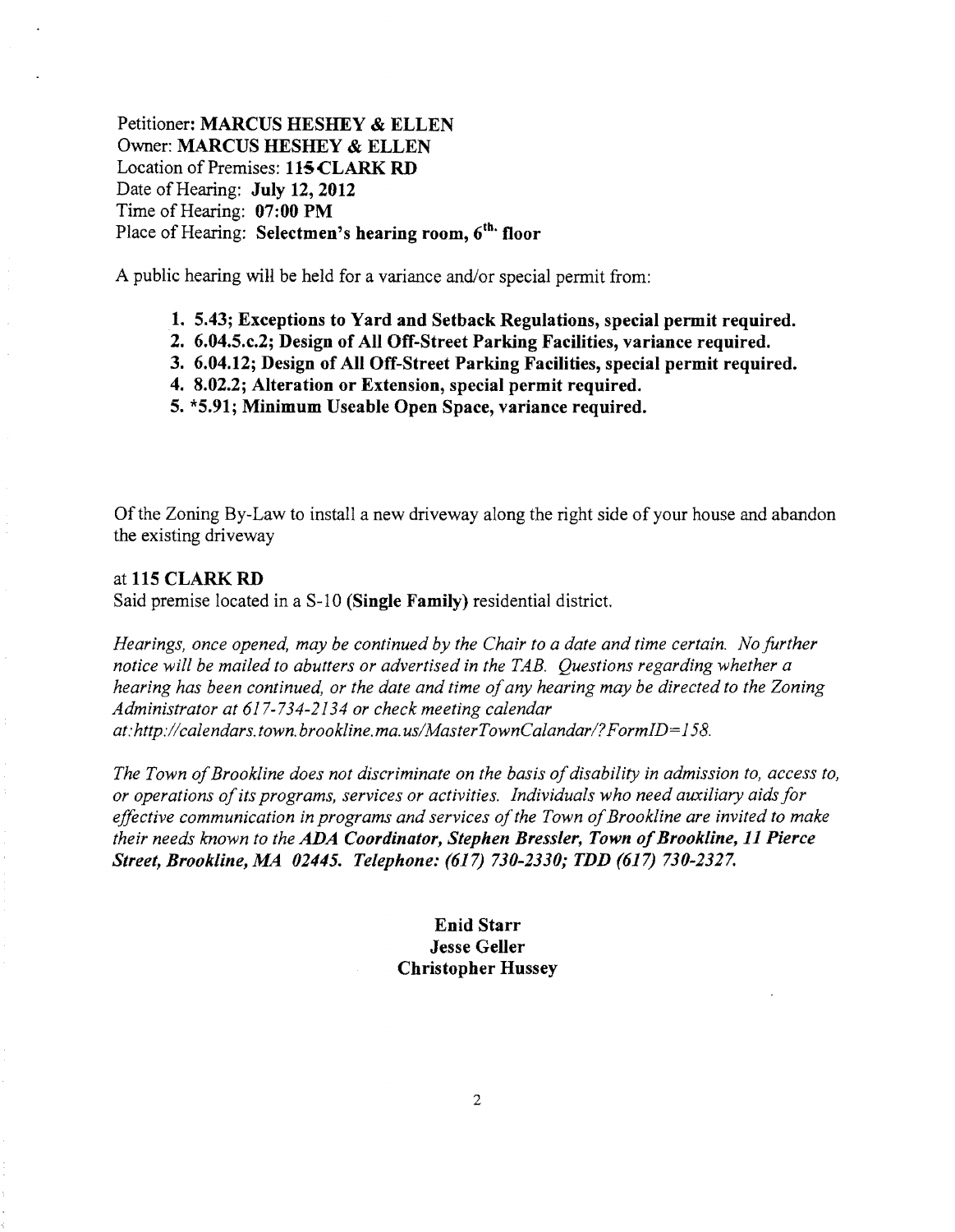At the time and place specified in the notice, this Board held a public hearing. Present at the hearing was Chairman, Jesse Geller and Board Members Christopher Hussey and Lisa Serafin. Miriam Spear, architect, presented the case for the petitioner.

Ms. Spear described the property at 115 Clark Road as a single-family dwelling with a twogabled roof and brick exterior. The dwelling abuts the MBTA Green "D" Line tracks at the rear. Ms. Spear said the property has recently undergone extensive renovation as well as a garage addition. She said during the course of construction the contractor installed a temporary driveway to access the site. The homeowners are now seeking to finish this driveway and make it their permanent driveway and remove the previous driveway. Ms. Spear said it would be difficult to access the new garage from the previous driveway. Ms. Spear stated that the petitioners propose to install landscaping within the area of the removed previous driveway and elsewhere as the required counterbalancing amenity under **Section 5.43** ofthe Zoning By-Law.

The Chairman then asked if anyone in attendance wished to speak in support of the petitioner's proposal. No one rose to speak. The Chairman asked if anyone wished to speak in opposition to the requested relief. No one rose to speak

The Chairman then called on Lara Curtis Hayes, Planner, to deliver the findings of the Planning Department.

#### **FINDINGS**

## **Section 5.43** - Exceptions to Yard and Setback Regulations

Section 6.04.5.c.2 – Design of All Off-Street Parking Facilities: Side yard setback for driveways and parking facilities

# **Section 6.04.12 – Design of All Off-Street Parking Facilities**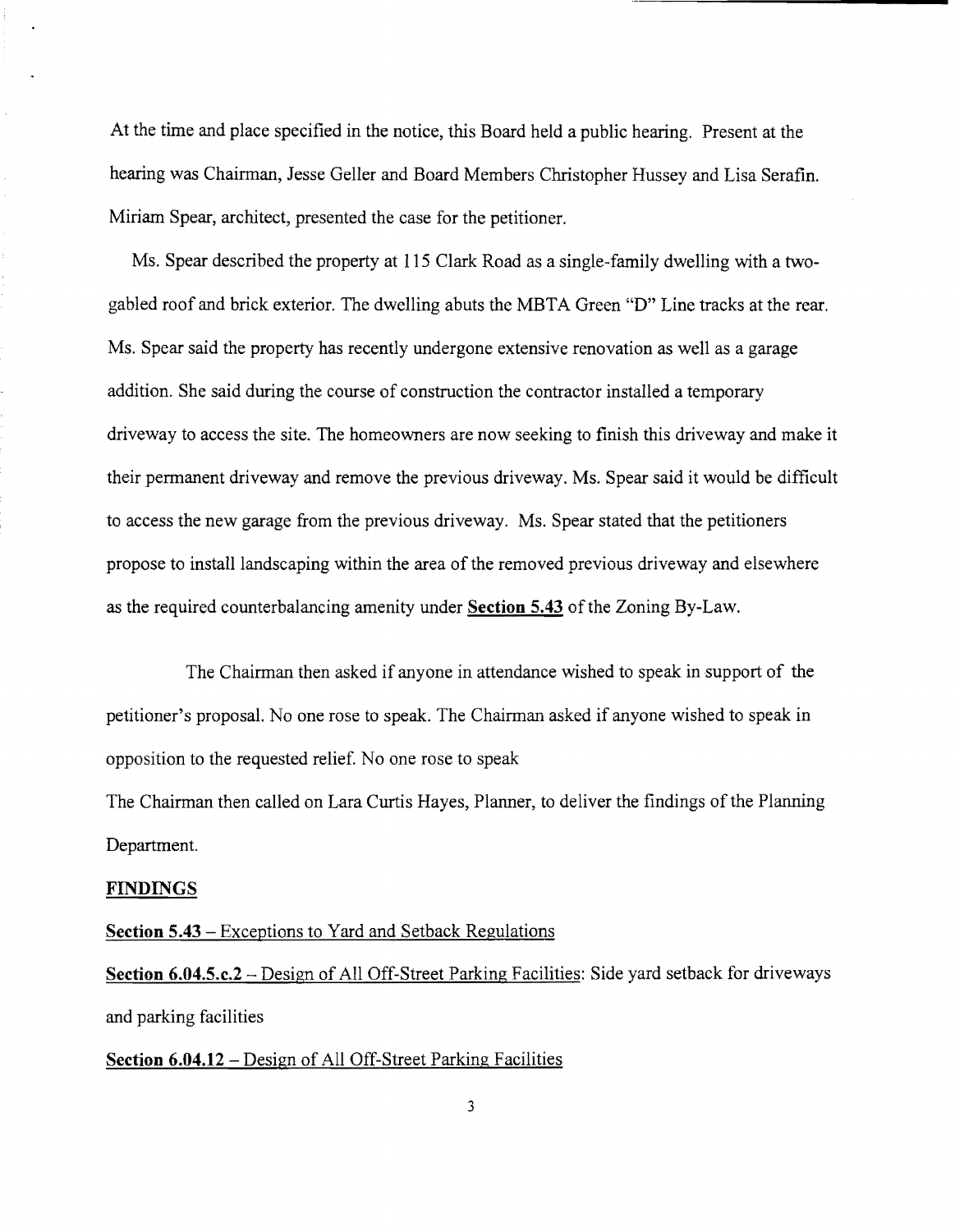| Dimensional Requirements ,   | Reauired | Proposed           | Relief                   |
|------------------------------|----------|--------------------|--------------------------|
|                              |          |                    |                          |
| Side yard setback - driveway | 5 feet   | $2.6 \text{ feet}$ | Special Permit*/Variance |

\* Under **Section** 5.43, the Board of Appeals may waive yard and setback requirements if a counterbalancing amenity is provided. Alternatively, under **Section 6.04.12,** the Board of Appeals may waive dimensional requirements for new parking facilities to serve existing structures when it's necessary to permit the installation of some or all of the off-street parking spaces that would be required for a similar new building.

### **Section 8.02.2 -** Alteration or Extension

A special permit is required to alter a pre-existing non-conforming structure or use.

Ms. Hayes said the Planning Board is supportive of the proposal to move the dwelling's main driveway to the other side of the house, as only on that side of the dwelling will the driveway appropriately serve the newly-constructed addition. The proposed drive is further away from the lot line than the previously-used drive, and vegetative screening is already in place. The plan should be modified though to limit the new curb cut to 12 feet. Otherwise, the proposal is reasonable and appropriate given the property's narrow width.

**Therefore, the Planning Board recommends approval of the plans by Miriam Tropp Spear, dated 5/8/2012, subject to the following conditions:** 

1. Prior to the issuance of a building permit, the applicant shall submit a final site plan subject to the review and approval of the Assistant Director of Regulatory Planning.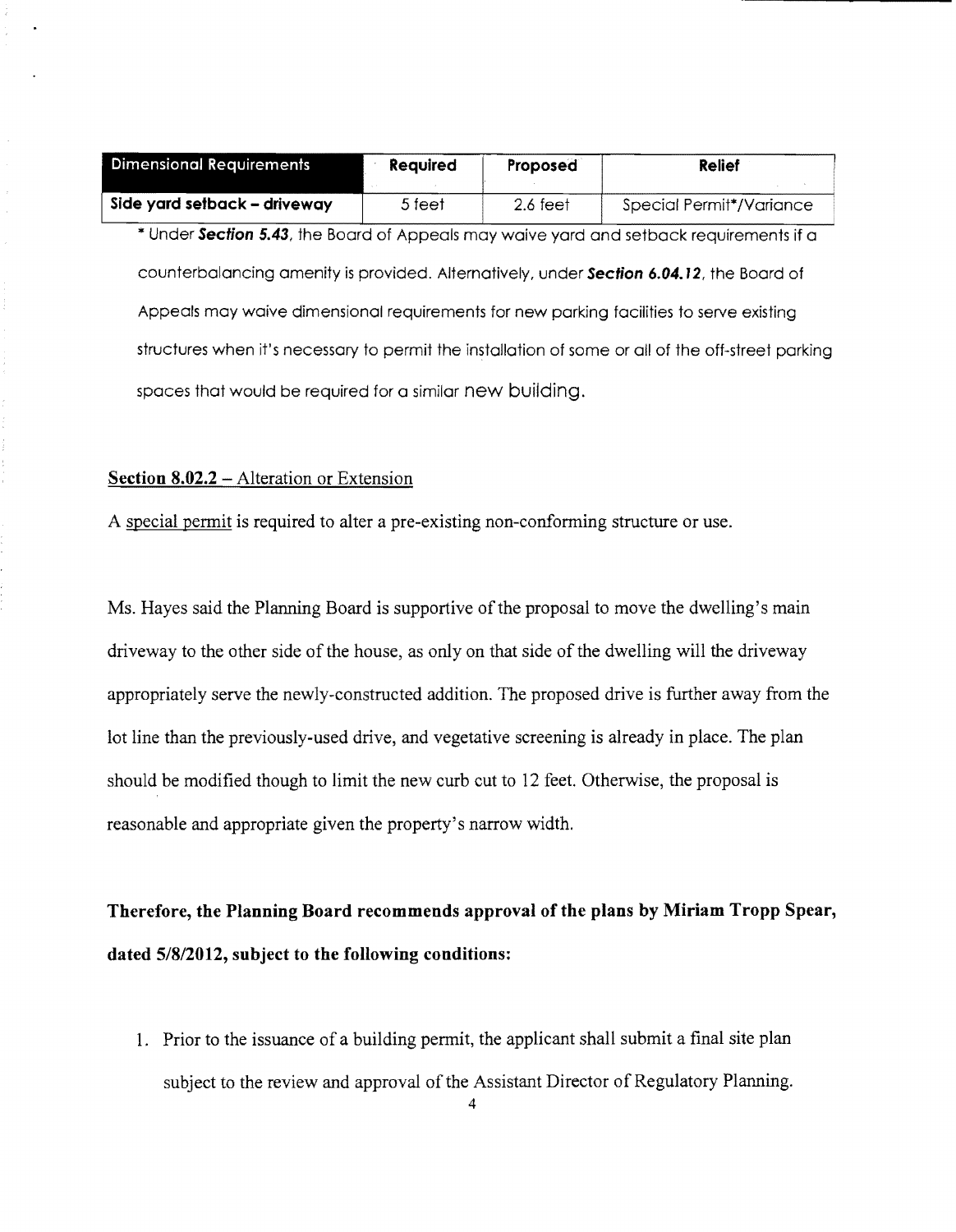- 2. Prior to the issuance of a building permit, the applicant shall submit a final landscape plan, indicating all counterbalancing amenities and the removal of the existing driveway, subject to the review and approval of the Assistant Director of Regulatory Planning.
- 3. Prior to the issuance of a building permit, the applicant shall submit to the Building Commissioner for review and approval for conformance to the Board of Appeals decision: 1) a final site plan stamped and signed by a registered engineer or land surveyor; and 2) evidence that the Board of Appeals decision has been recorded at the Registry of Deeds.

The Chairman then called upon Michael Yanovitch, Chief Building Inspector, to deliver the comments of the Building Department. Mr. Yanovitch said the Building Department has no issue with this request for relief and, ifrelief is granted, will work with the petitioners to ensure compliance with the Building Code as well as any conditions the Board may impose as part of their decision

The Board, having deliberated on this matter and having considered the foregoing testimony, concludes that it is desirable to grant the Special Pennit relief requested by the petitioners and that the petitioners have satisfied the requirements necessary for relief under Sections 5.43, 6.04.12, 8.02.2, and 9.05 of the Zoning By-Law and made the following specific findings pursuant to Section 9.05 of the Zoning By-Law: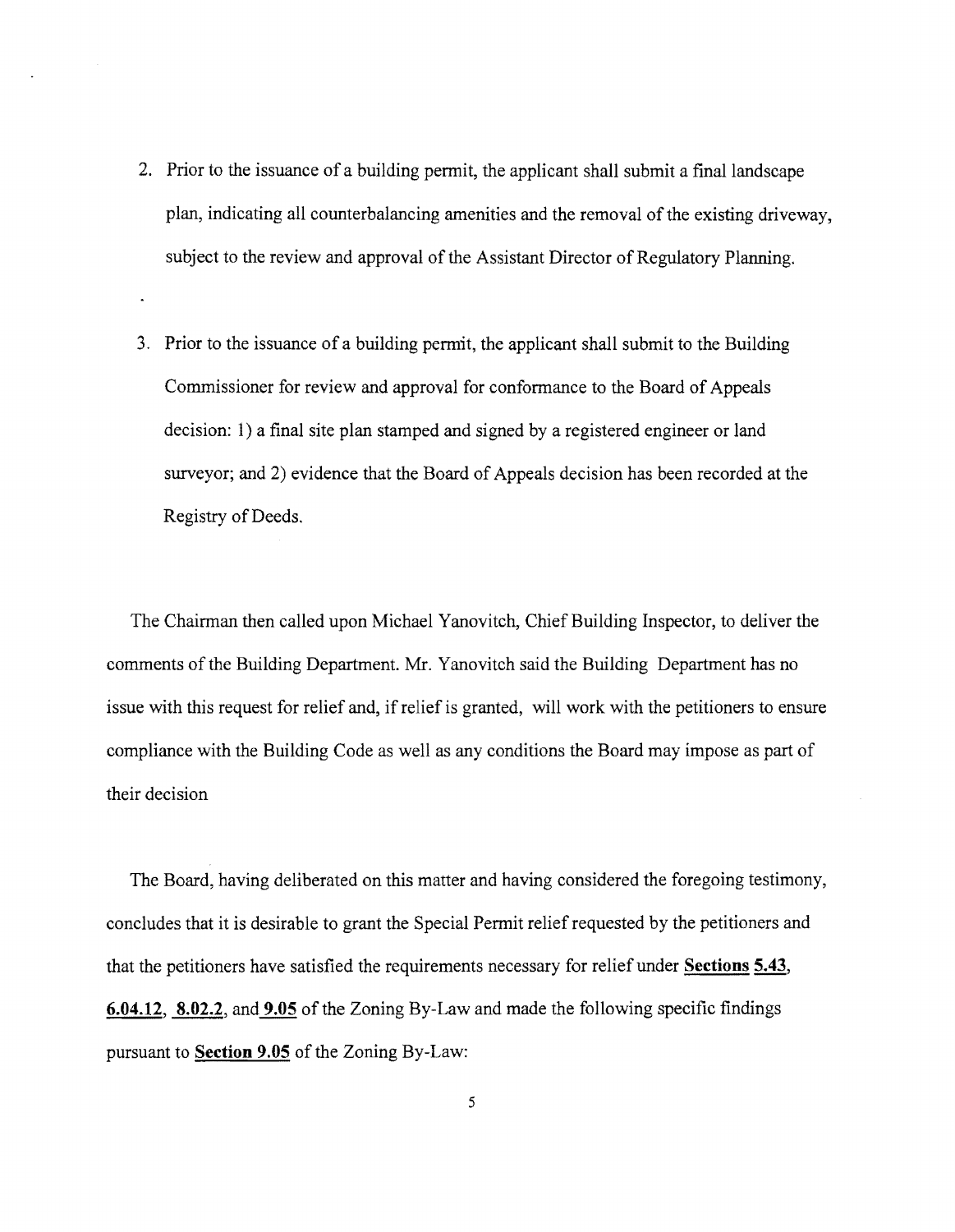- a. The specific site is an appropriate location for such a use, structure, or condition.
- b. The use as developed will not adversely affect the neighborhood.
- c. There will be no nuisance or serious hazard to vehicles or pedestrians.
- d. Adequate and appropriate facilities will be provided for the proper operation of the proposed use.

Accordingly, the Board voted unanimously to grant the requested relief subject to the following conditions:

- 1. Prior to the issuance of a building permit, the applicant shall submit a final site plan subject to the review and approval of the Assistant Director of Regulatory Planning.
- 2. Prior to the issuance of a building permit, the applicant shall submit a final landscape plan, indicating all counterbalancing amenities and the removal ofthe existing driveway, subject to the review and approval of the Assistant Director of Regulatory Planning.
- 3. Prior to the issuance of a building permit, the applicant shall submit to the Building Commissioner for review and approval for conformance to the Board of Appeals decision: 1) a final site plan stamped and signed by a registered engineer or land surveyor; and 2) evidence that the Board of Appeals decision has been recorded at the Registry of Deeds.